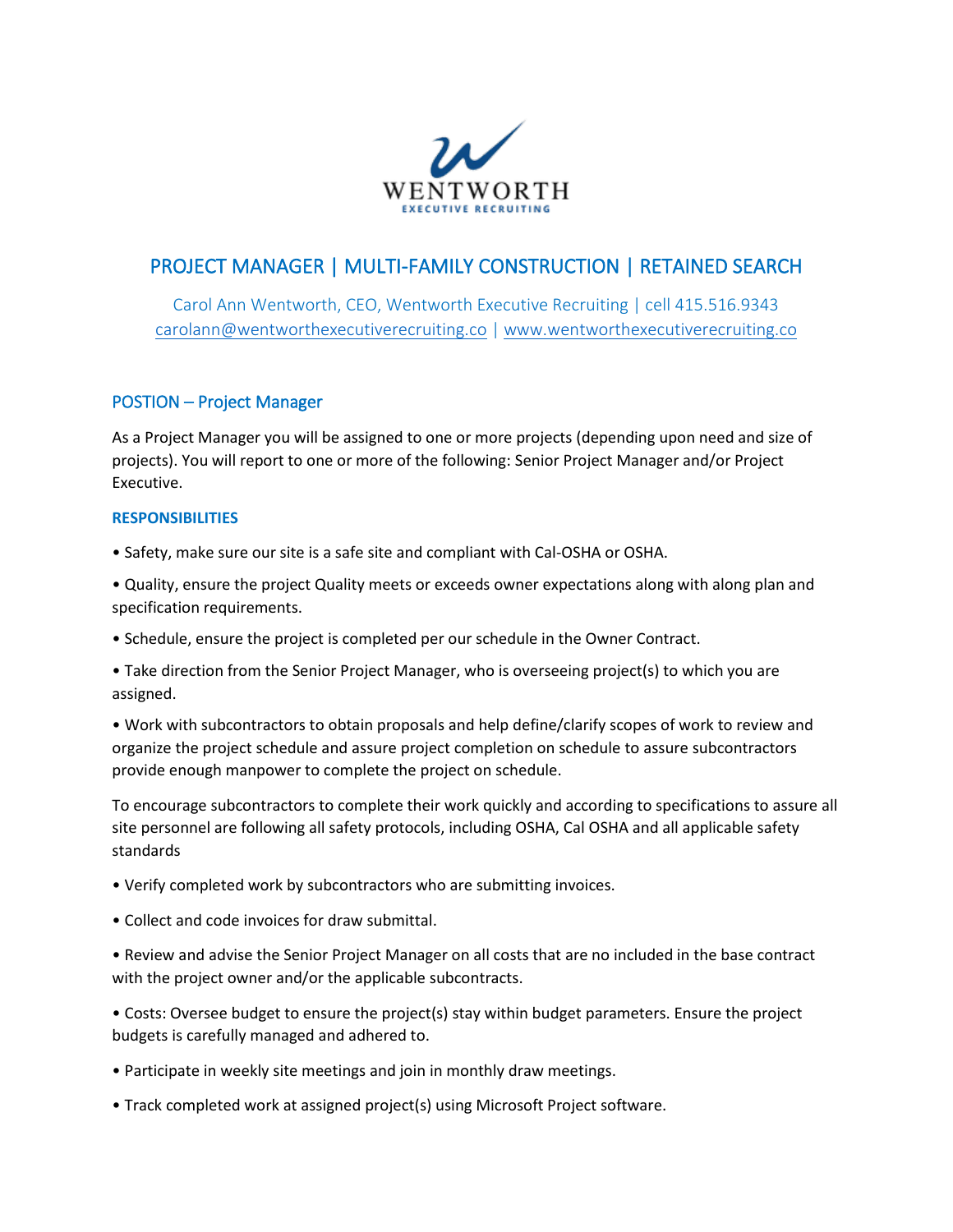- Communicate with site management as to progress of work and notices.
- Work with suppliers to order needed supplies (using purchase order numbers) follow-up on order materials

• Work with the staff to ensure that all subcontractors have current insurance certificates o follow-up on needed items for assigned project(s)

• Complete subcontracts and scope when requested, forward contracts to SPM for review and signature.

- Provide a weekly updated project status report on projects you are assigned by Monday of each week.
- Assist in preparation of Close-out Manuals.

## **Key points**

- Client Satisfaction keep the client happy
- Communication communicate with all parties daily as needed
- Leadership you are the leader of your job, "Lead it"

1. Leadership - provide positive site leadership for the project for all parties involved including: subcontractors, tenants, property managers, consultants, architects. It is your project "Lead it".

2. Teamwork - our primary goals are to make the client happy, do high quality work, complete the project ahead of schedule and try our best. complete the projects under budget. Align your interest and actions with the team and Owner team.

3. Quality Assurance- make sure all work is done right, good enough for your mother and our client. All work must be completed per the plans, specs, matrixes, city codes, etc. There should be no deviation from the plans / specs unless instructed or approved to do so. All materials used in our work should be submitted and approved by the owner/architect prior to ordering or installing anything.

4. Budgets - project budgets are developed before the projects begin. If there are any issues, they should be raised to your Senior PM (SPM) and/or Project Executive (PE) immediately. SPM's or PE's update the budget variances throughout the project. This variance information should not be released to the client unless prior approval is given by your PE.

5. City Inspections- order and coordinate all city inspections. Try to develop good relationships with your local city inspectors. We should have correction notices only once, if at all, for construction items.

6. Monthly Draws - PMs are expected to review and approve subcontractor's monthly billing invoices. Once they are reviewed, they should be submitted to the Project Coordinator (PC). All billings and draw paperwork should be reviewed with the PM, PC, SPM and/or PE on a conference call each month prior to submitting the draw package to the owner.

PMs are expected to have the site clean and ready for the draw meetings each month. Notice should be given to the property management to gain access to all units or areas of the project being billed for that billing period so the units can be inspected as needed at the draw meetings. For example, if we are billing for roofing work, there should be access to all these areas at the draw meeting.